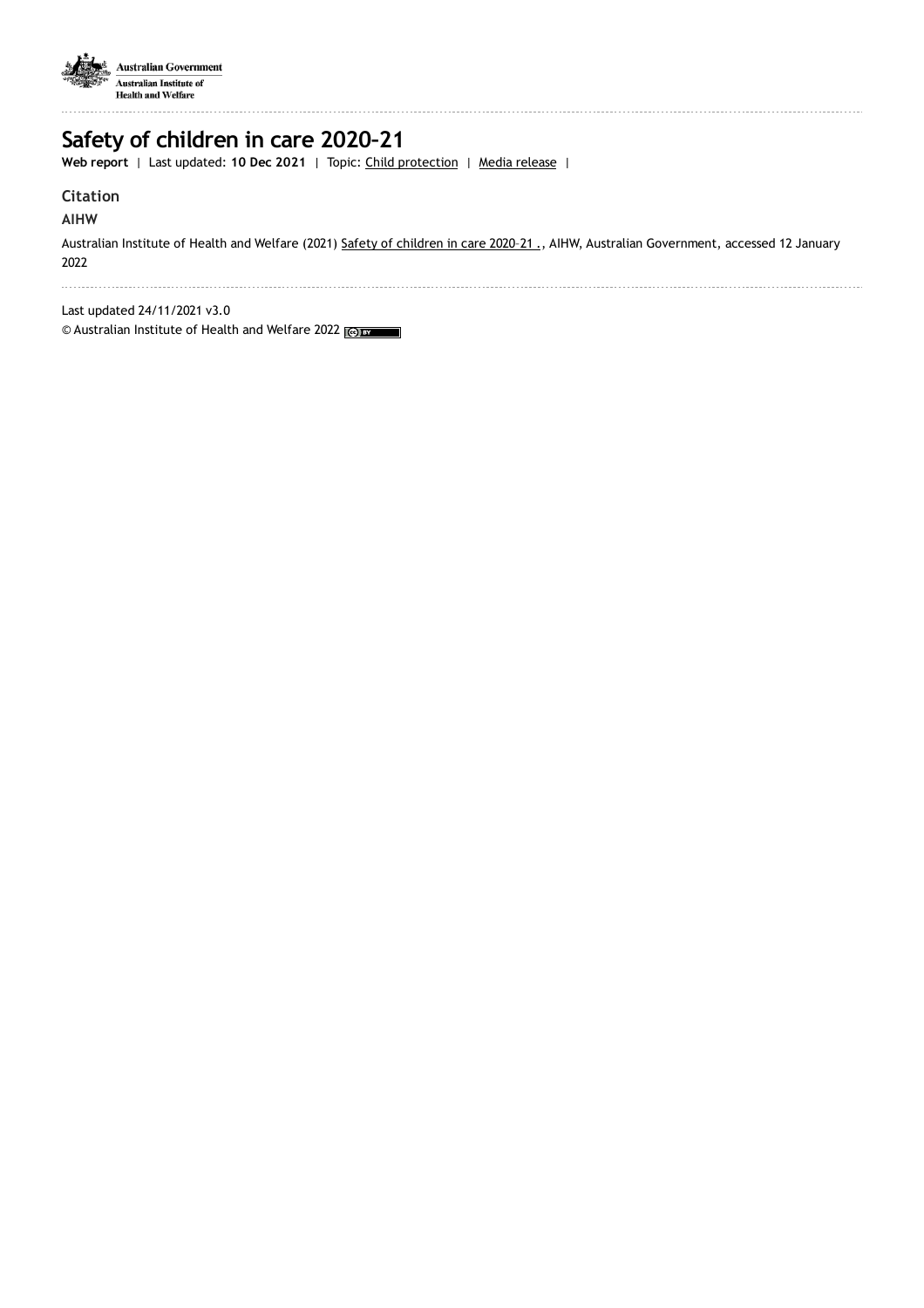

. . . . . . . . . . . . . . . . . . . .

## **About**

In Australia, state and territory governments provide child protection services to vulnerable children to protect them from abuse in family settings. For some children, this can result in being placed in the care of the state or territory. This report presents 2020–21 data from a new national data collection on the safety and abuse of children in care. This first report will provide baseline data for ongoing monitoring and reporting.

**Cat. no:** CWS 86

• [Data](https://www.aihw.gov.au/reports/child-protection/safety-of-children-in-care-2020-21/data)

#### **Findings from this report:**

- $\bullet$  Most children abused in care were aged 10-14 (41%) or 5-9 (27%)
- 46% of children abused in care were Aboriginal and Torres Strait Islander
- Physical abuse was the most common type of abuse (32%)
- 1,442 children were the subject of a substantiation of abuse in care

Last updated 12/01/2022 v3.0

© Australian Institute of Health and Welfare 2022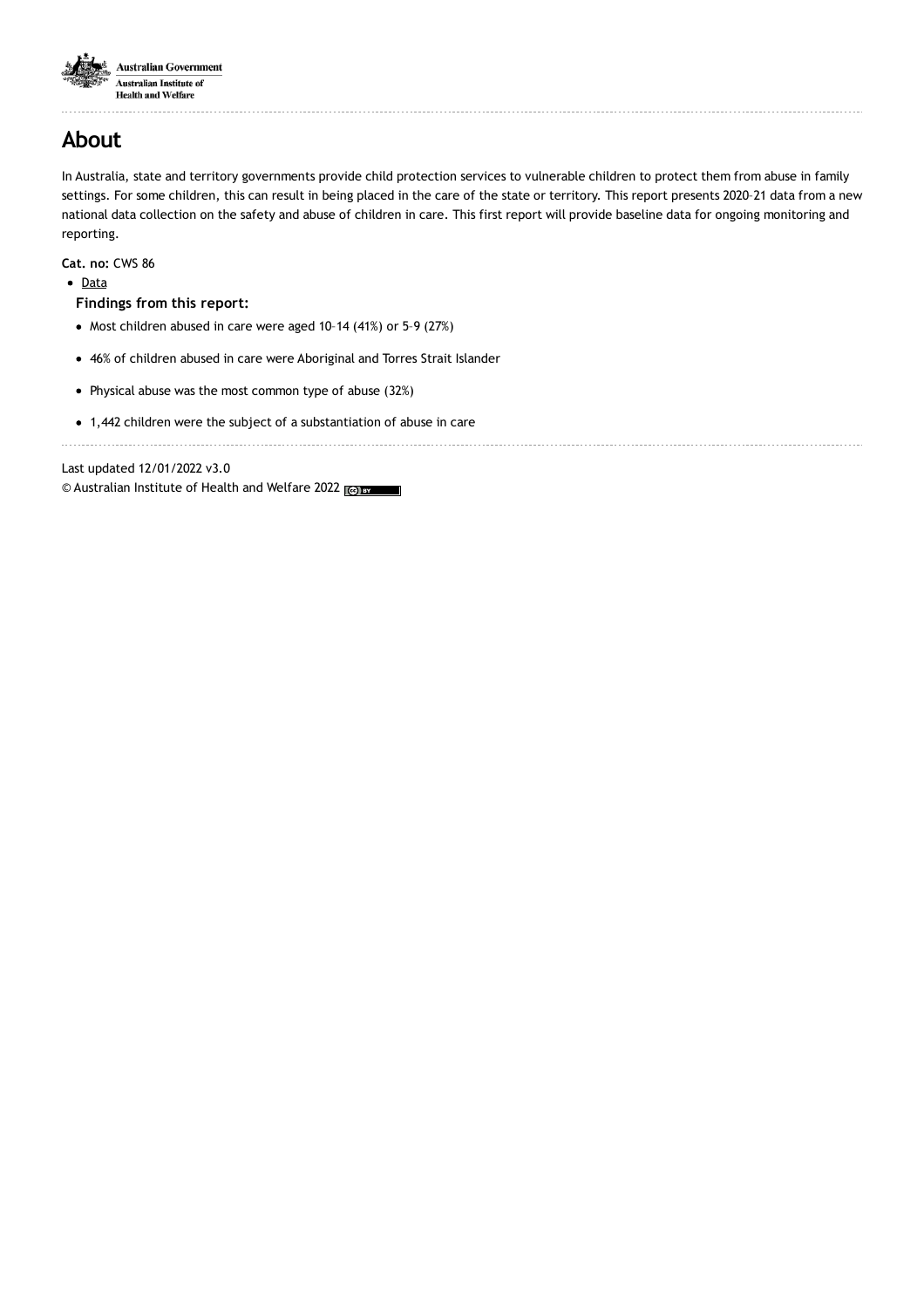

# **Introduction**

In 2019–20, 1 in every 32 Australian children aged 0–17 – or 174,700 children – received child protection services. This may include investigation of alleged abuse, and subsequent placement on a care and protection order or in out-of-home care. These services are provided by state and territory governments to protect children from abuse in family settings.

Some children receiving child protection services may be placed in the care of the state or territory. This occurs when children are unable to safely remain at home because they have been, or are at risk of being, abused or otherwise harmed, or because their parents are unable to provide adequate care or protection. As placement in care requires significant intervention in a child's life, it is used as a last resort.

Sometimes a child who is in care can be the subject of further abuse, for example, by their carer or another person in the household or care facility. Notifications of suspected abuse in care are investigated, and will be substantiated where it was concluded there was reasonable cause to believe that the child had been, was being, or was likely to be, abused, neglected or otherwise harmed. This includes cases of physical abuse, sexual abuse (including sexual exploitation), emotional abuse (including exposure to domestic violence), and neglect (including inadequate supervision and failing to provide appropriate food, clothing, shelter and medical care).

This report presents 2020–21 data from a new national data collection on safety in care. It contains information on substantiations of abuse where the child was living in out-of-home care or other relevant care arrangement, and complements the regular annual national reporting on child protection, for example, *Child [protection](https://www.aihw.gov.au/reports/child-protection/child-protection-australia-2019-20) Australia*.

The scope and source of the safety in care data in this report are different to those in the *Report on Government Services*, so direct comparisons cannot be made between the 2 reports.

This report is primarily a data report. As such, it can at times appear to depersonalise some of the pain and suffering behind the statistics. We would like to acknowledge the serious impact and huge burden that child abuse can have on those affected. It can inflict physical injury, psychological trauma and emotional suffering. These effects can last a lifetime and can affect future generations. It is our endeavour that, by bringing together the available data, we can strengthen the evidence to build a more coherent picture of abuse in care in Australia. This information will help to inform government policies and practice, and also assist in the planning and delivery of prevention and intervention programs.

Last updated 23/11/2021 v6.0 © Australian Institute of Health and Welfare 2022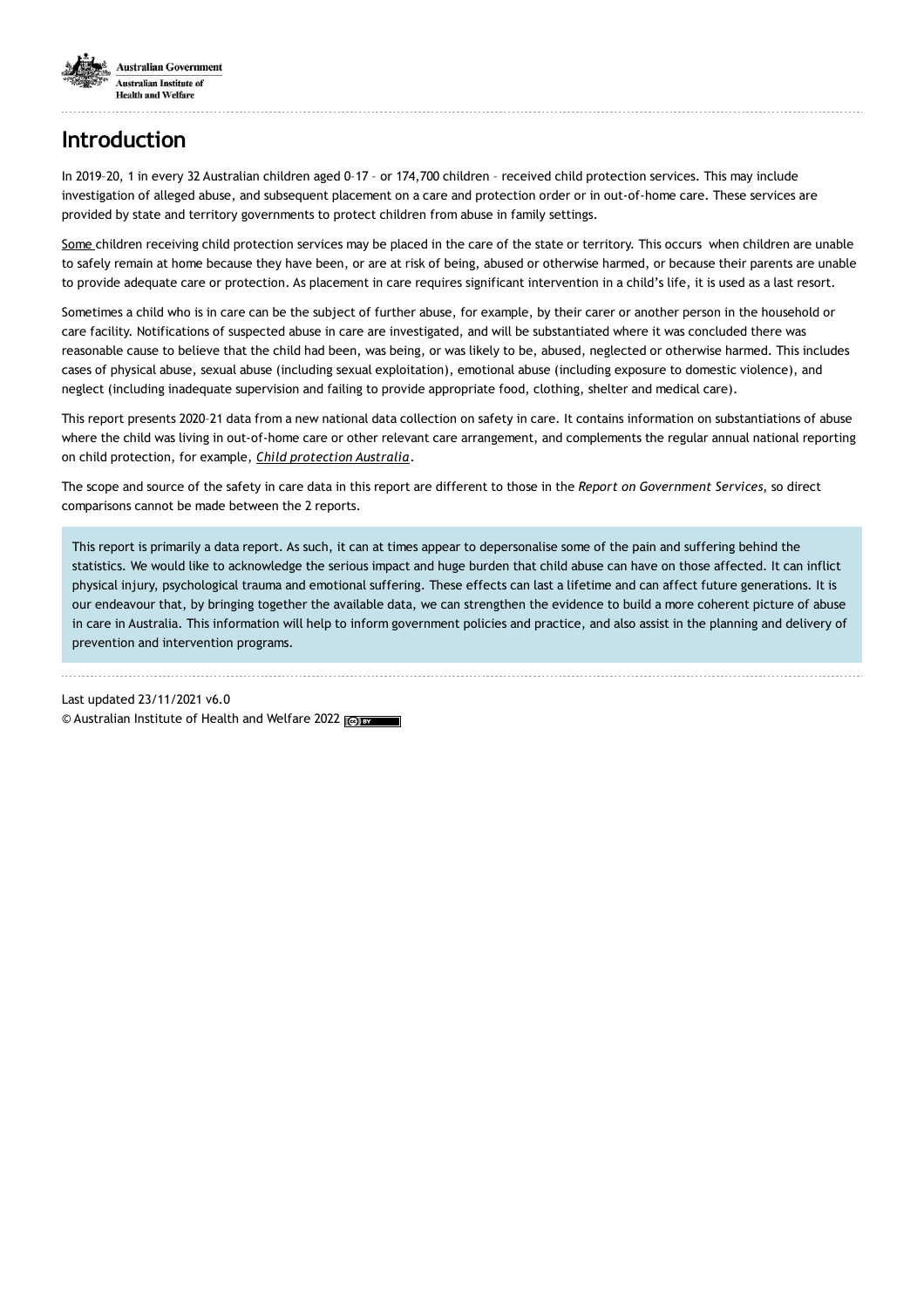

# **What is abuse in care?**

In the context of state and territory child protection systems, abuse in care refers to the abuse of children (including those at risk of abuse) who are in out-of-home care, on third-party parental responsibility orders, or on other orders that transfer full or partial parental responsibility for the child to an authority of the state or territory. It can involve physical abuse, sexual abuse, emotional abuse and neglect.

Abuse in care includes instances where the person held responsible is:

- a. the approved carer
- b. another person living in the household or care facility, including other children
- c. an employee of the responsible care service/agency or government department
- d. a person not living in the household, where a person in a) or c) failed to protect the child, or the action or inaction of a person in a) or c) contributed to the abuse.

This report includes data on cases of abuse in care where:

- A substantiation was recorded between 1 July 2020 and 30 June 2021. This may include historical cases where the abuse occurred before 1 July 2020. Historical cases may include children who were in care at the time the abuse occurred, but subsequently exited care before the date of the substantiation (for example, the 2020–21 substantiations data may include children who exited care before 2020–21).
- The child was aged less than 18 years at the time of the abuse. This may include cases where the child was older at the date of substantiation.

Last updated 25/11/2021 v5.0 © Australian Institute of Health and Welfare 2022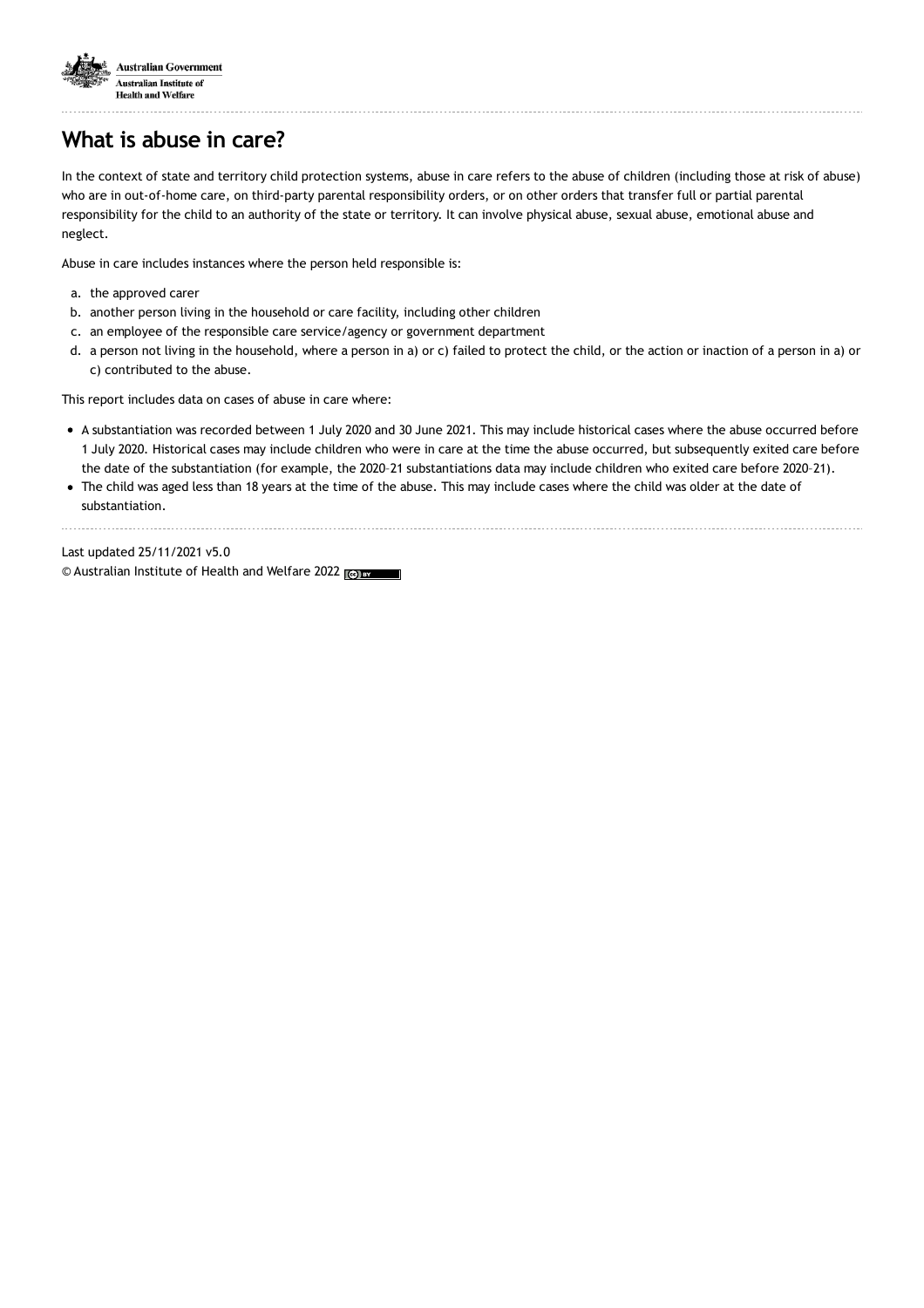

## **How many children are abused in care?**

In 2020–21, 1,442 children were the subject of a substantiation of abuse in care.

Among these children:

- 41% were aged 10–14 at the time of substantiation, followed by those aged 5–9 (27%) and 15 and over (22%).
- More were girls  $(54%)$  than boys  $(46%)$ .
- 46% were Aboriginal and Torres Strait Islander children.

Figure 1: Children who were the subject of a substantiation of abuse in care, by age and sex, 2020-21



*Source*: Supplementary Table 6.

### **Type of abuse**

The type of abuse presented here is that considered most likely to place the child at risk or be most severe in the short term – this is known as the 'primary' type of abuse.

In 2020–21, physical abuse was the most common primary type of abuse in care (32%), followed by emotional abuse (28%), sexual abuse (21%), and neglect (19%).

There was some variation based on age, sex and Indigenous status.

Among boys, physical and emotional abuse were most common (37% and 30% of boys, respectively), while physical and sexual abuse were most common for girls (29% and 28% of girls, respectively).

#### Figure 2: Children who were the subject of a substantiation of abuse in care, by type of abuse and sex, 2020-21



*Source*: Supplementary Table 5.

Among those aged 10–14 and 15 and over at the time of substantiation, physical abuse was most common (34% and 37% of those age groups, respectively), whereas emotional abuse was most common among under 5's and 5–9 year olds (34% and 33%, respectively).

Figure 3: Children who were the subject of a substantiation of abuse in care, by type of abuse and age, 2020-21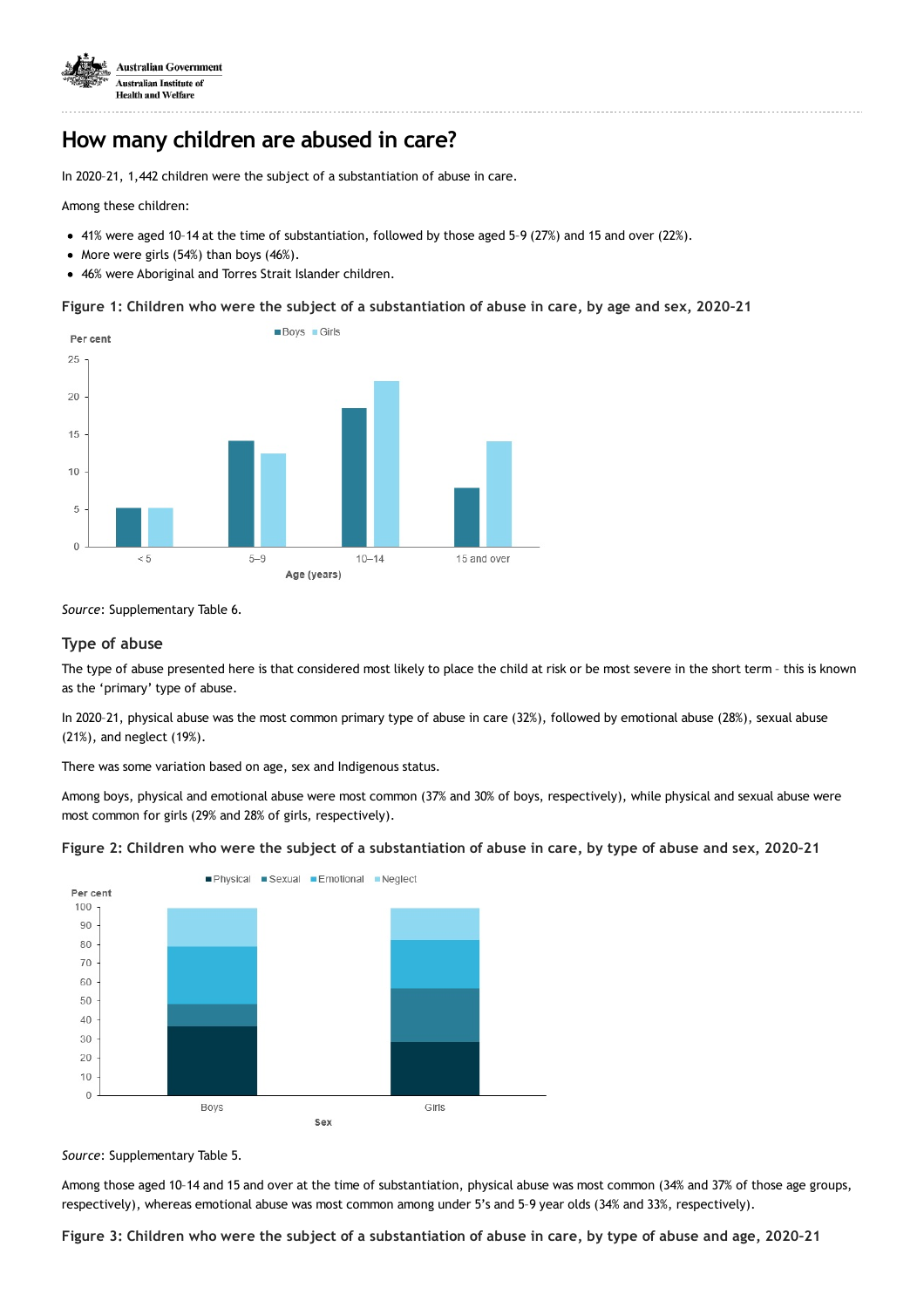

*Source:* Supplementary Table 4.

Physical and emotional abuse were the most common types of abuse among both Indigenous children (34% and 26%, respectively) and non-Indigenous children (31% and 29%). Sexual abuse was more common among Indigenous children (23%) than non-Indigenous children (18%).





*Source:* Supplementary Table 3.

### **Rate of abuse among all children in care**

Currently, it is not possible to estimate the rate of abuse among all children in care because:

- Data are based on the date of substantiation (not date of abuse) so may include historical cases of children who were in care at the time the abuse occurred, but subsequently exited care before the date of the substantiation. This may mean it is not possible to identify a directly comparable numerator and denominator for use in rate calculations. It may only be feasible to identify a 'best estimate' of all children in the in-care population to use as a denominator.
- Abuse in care substantiations data include children in out-of-home care, and children on selected types of court orders who may be in other (non-out-of-home care) living arrangements. Currently, there are no readily available data on this population. Data are readily available for the out-of-home care population; however, this is a narrower scope than the abuse in care substantiations data (so any comparisons may overestimate the rate of abuse in care).

The following information provides some context for the key findings of this report, but should not be used to make direct comparisons:

- There were 1,442 children who were the subject of a substantiation in 2020–21 for abuse that occurred in care.
- 56,456 children were in out-of-home care at some time during 2019–20 (representing 1.0% of all children aged 0–17). This represents a narrower scope than the abuse in care substantiations data in this report, so any comparisons may overestimate the rate of abuse in care. Data for 2020–21 were not available at the time of writing.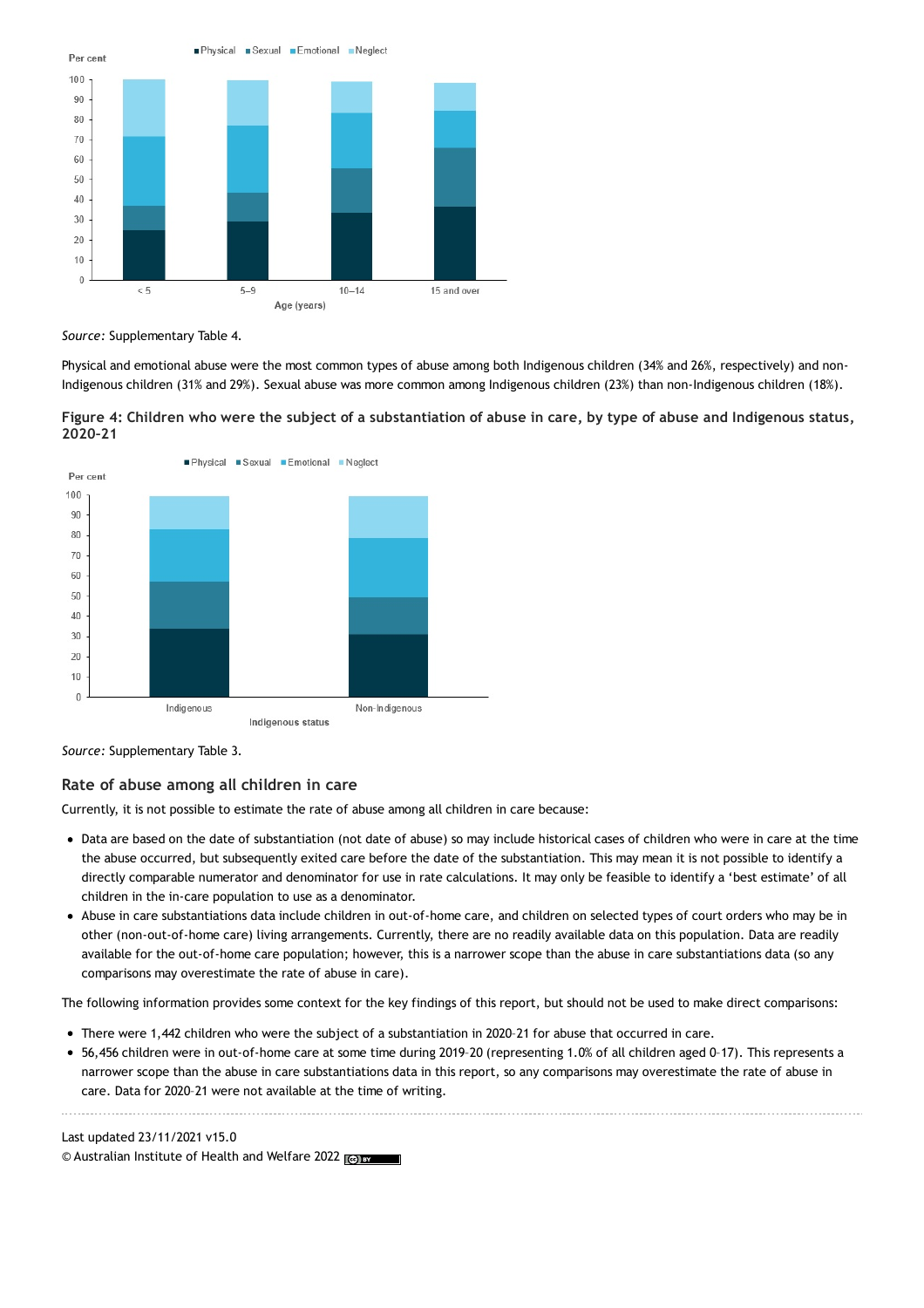

## **Improving national data on safety in care**

This report presents data from a new national data collection on safety in care – a new file of data items included in the Child Protection National Minimum Data Set. The departments responsible for child protection in each state and territory supply data to the Australian Institute of Health and Welfare (AIHW) for analysis and national reporting.

This new collection was established in response to 3 recommendations from the Royal Commission into Institutional Responses to Child Sexual Abuse (Box 1). Although the Royal Commission had a specific focus on sexual abuse, the national data collection also includes physical abuse, emotional abuse and neglect. Work will continue to enhance and expand the collection and reporting of these data.

To provide a more complete understanding of the complexities of abuse in care, future national reporting may include:

- information about children who were the subject of multiple substantiations and/or had multiple types of abuse in care.
- a 'best estimate' of the rate of abuse among all children in care.
- expanded data to progress the Royal Commission recommendations (for example, additional child demographics, further information on when and where the abuse occurred and who perpetrated the abuse, along with data on sexual exploitation).

### **Box 1: Relevant recommendations from the Royal Commission into Institutional Responses to Child Sexual Abuse Recommendation 12.1**

The Australian Government and state and territory governments should develop nationally agreed key terms and definitions in relation to child sexual abuse for the purpose of data collection and reporting by the Australian Institute of Health and Welfare (AIHW) and the Productivity Commission.

#### **Recommendation 12.2**

The Australian Government and state and territory governments should prioritise enhancements to the Child Protection National Minimum Data Set to include:

- data identifying children with disability, children from culturally and linguistically diverse backgrounds and Aboriginal and Torres Strait Islander children
- the number of children who were the subject of a substantiated report of sexual abuse while in out-of-home care
- the demographics of those children
- the type of out-of-home care placement in which the abuse occurred
- information about when the abuse occurred
- information about who perpetrated the abuse, including their age and their relationship to the victim, if known.

#### **Recommendation 12.15**

Child protection departments in all states and territories should adopt a nationally consistent definition for child sexual exploitation to enable the collection and reporting of data on sexual exploitation of children in out-of-home care as a form of child sexual abuse.

A number of other Royal Commission recommendations proposed changes to various aspects of the out-of-home care system to better protect vulnerable children from sexual abuse while in care. The efforts of the Australian, state and territory governments to implement the Royal Commission recommendations are described in annual [progress](https://www.childabuseroyalcommissionresponse.gov.au/annual-progress-reporting) reports.

Last updated 23/11/2021 v6.0 © Australian Institute of Health and Welfare 2022 @E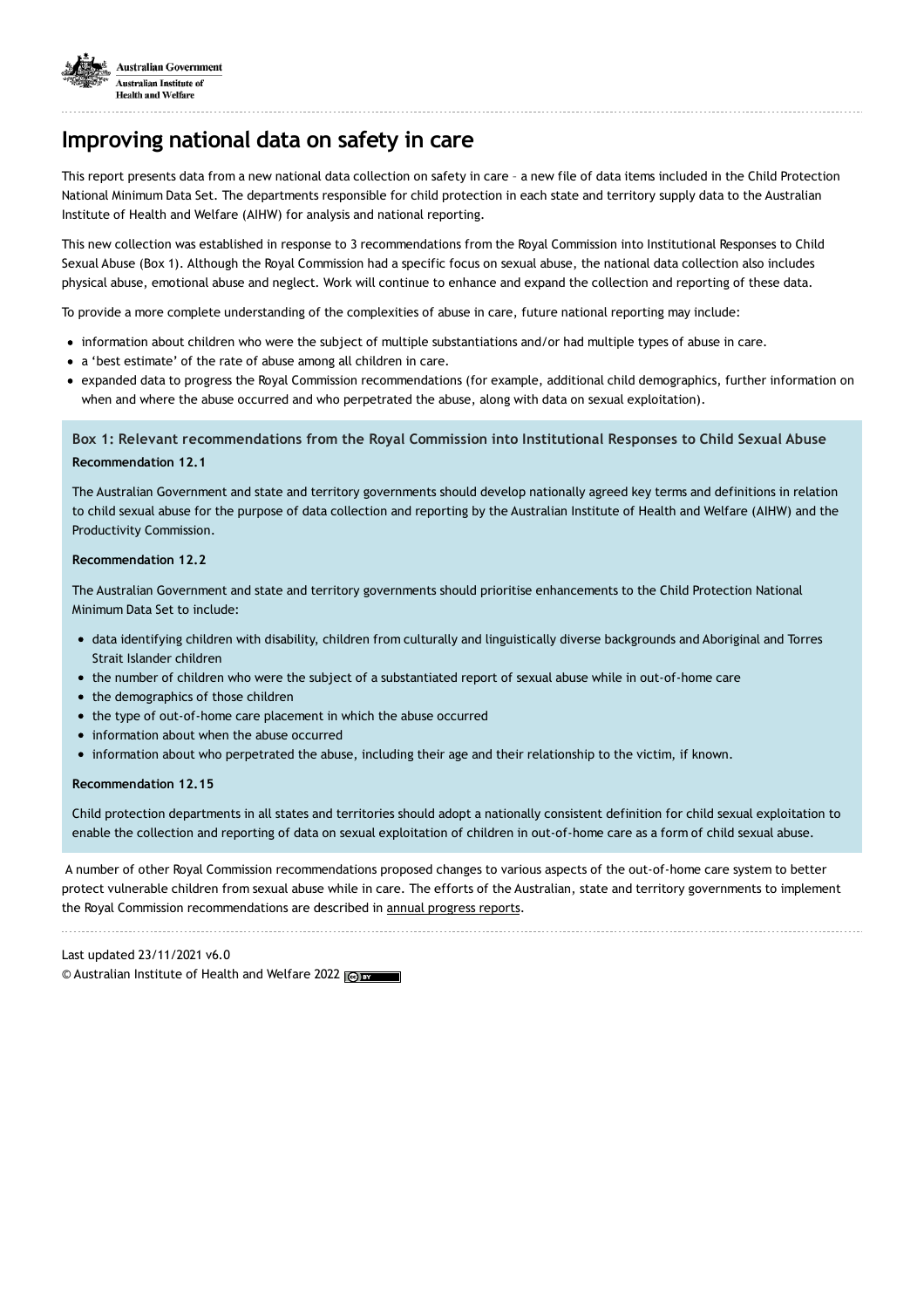

# **Help and support**

### **Child protection**

If you believe a child is in immediate danger or in a life-threatening situation, call 000.

For non-emergency situations that still require a timely response, contact your local police station or call 131 444.

If you wish to report a child [protection](https://www.aihw.gov.au/reports-data/health-welfare-services/child-protection/links-other-information) matter, directly contact the agency responsible for child protection in your state or territory.

You can report child online sexual exploitation via the 'Report Abuse' button on the Australian Centre To Counter Child Exploitation (ACCCE) or [ThinkUKnow](https://www.accce.gov.au/report) websites.

### **Counselling and support services**

Kids [Helpline](http://www.kidshelpline.com.au) | 24/7 counselling for 5–25 year olds | 1800 55 1800

[Lifeline](http://www.lifeline.org.au) | 24/7 crisis support and suicide prevention | 13 11 14

[1800RESPECT](http://www.1800respect.org.au) | 24/7 support for sexual assault or domestic/family violence | 1800 737 732

[MensLine](https://mensline.org.au/) Australia | 24/7 counselling for men | 1300 78 99 78

Last updated 23/11/2021 v11.0 © Australian Institute of Health and Welfare 2022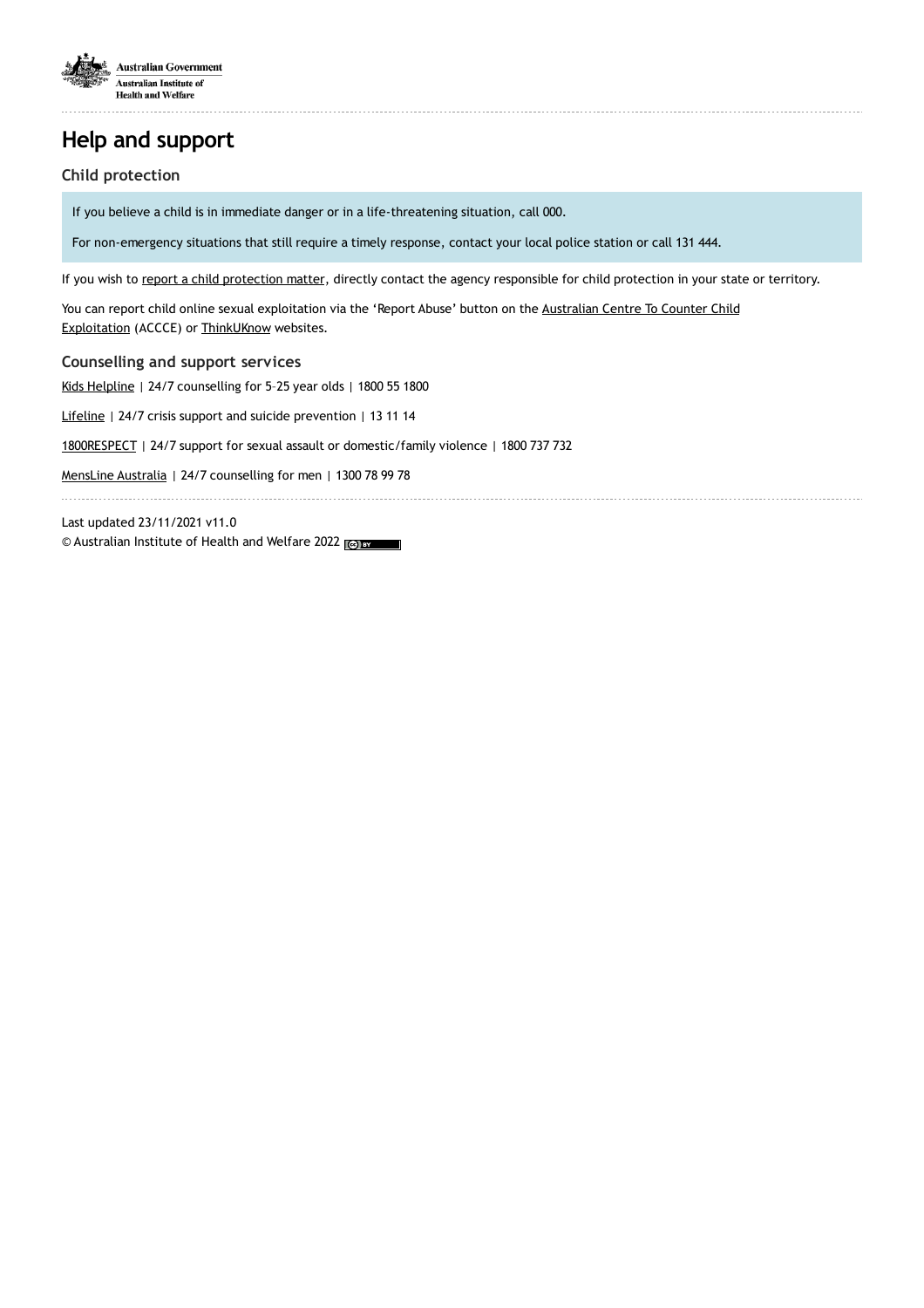

# **Glossary**

**approved carer**: An approved carer is anyone authorised under a relevant state or territory legislation, including third-party parental orders, to have full or partial parental responsibility and/or care responsibility for a child or young person. For children or young people placed in out-of-home care this includes carers:

- who have undergone the relevant screening/selection and approval process, and
- who have received authorisation from the relevant department or agency to enable a child or young person to be placed in their care, including carers who have received provisional authorisation, and
- for whom reimbursement is available from a government authority or non-government organisation for expenses incurred in caring for the child or young person who is part of an ongoing review process.

**care and protection order**: A legal order or arrangement that gives child protection departments some responsibility for a child's welfare.

**emotional abuse**: Any act by a person having the care of, power over, or association with a child that results in the child suffering any kind of significant emotional deprivation or trauma. Children affected by exposure to family violence would also be included in this category.

**employee of a responsible care service/agency or government department:** An employee includes any salaried or otherwise remunerated individual, or volunteer who undertakes work, either directly or through a contract arrangement, for a care service/agency or government department responsible for child placements in out-of-home care or under care and protection orders, for casefile management, or for carer approval and review processes. This definition does not include approved carers.

**living in the household**: Persons (other than the approved carers) are deemed to be 'living in the household' if they permanently, usually or occasionally reside (or intended to reside) in the household or care facility. Such persons could include carers' partners, family members (for example, siblings) or children in care in the same placement.

**neglect**: Any serious omission or commission by a person having the care of, power over, or association with a child which, within the bounds of cultural tradition, constitute a failure to provide conditions which are essential for the healthy, physical and emotional development of the child.

**out-of-home care:** Overnight care for children aged less than 18 years who are unable to live with their families due to child safety concerns. This includes placements approved by the government department responsible for child protection for which there is ongoing case management and financial payment (including where a financial payment has been offered but has been declined by the carer). This includes legal (court ordered) and voluntary placements, as well as placements made for the purposes of providing respite for parents and/or carers.

This excludes:

- children on third-party parental responsibility orders
- children on immigration orders
- supported placements for children aged 18 years or older
- pre-adoptive placements and placements for children whose adoptive parents receive ongoing funding due to the support needs of the child
- children who enter and exit a funded out-of-home care placement on the same day
- placements solely funded by disability services, psychiatric services, specialist homelessness services, juvenile justice facilities, or overnight child care services
- children who are self-placed without approval for the placement by the government department.

**person held responsible**: A person held responsible is someone assessed as being responsible for an abusive act (including acts of commission or omission). For instances of abuse of children in care, the person held responsible is someone who is the approved carer, another person living in the household or care facility (including other children), an employee of the responsible care service/agency or government department or a person not living in the household (only where an approved carer or employee of the responsible care service/agency or government department failed to protect the child or their action/inaction contributed to the abuse).

**physical abuse**: Any non-accidental physical act inflicted upon a child by a person having the care of, power over, or association with the child.

**sexual abuse**: Any act by a person having the care of, power over, or association with a child under 18-years of age which exposes the child to, or involves the child in, contact or non-contact sexual activity that is illegal, results in harm, or is likely to result in harm to the child. Non-sexual activities, deliberately undertaken with the aim of befriending and establishing an emotional connection with a child, to lower the child's inhibitions in preparation for sexual activity with the child also constitute a form of child sexual abuse. Child sexual abuse can be perpetrated by an adult, another child or a group.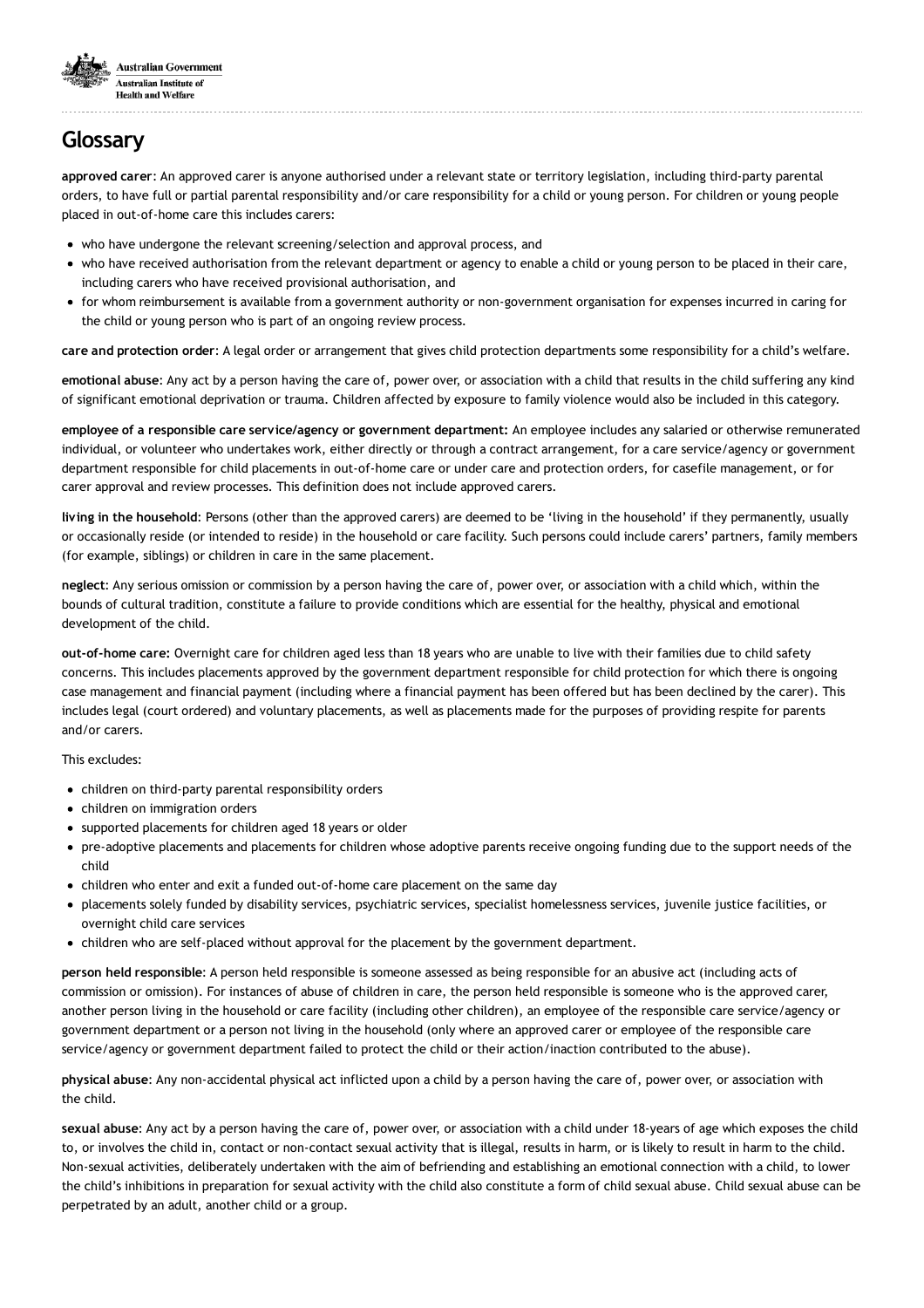**substantiation:** Alleged incidents are classified as 'substantiated' where there has been found reasonable cause to believe that the child has been, was being, or is likely to be abused or otherwise harmed. Substantiation does not necessarily require sufficient evidence for a successful prosecution and does not imply that treatment or case management was, or is to be, provided. Substantiations may also include cases where there was a 'failure to protect' a child by someone with parental authority, or where there was no suitable caregiver, such as children who have been abandoned or whose parents/carers are deceased.

**third-party parental responsibility order**: Legal order transferring all duties, powers, responsibilities and authority to which parents are entitled to by law to a nominated person(s) whom the court considered appropriate. The nominated person may be an individual such as a relative or an officer of the relevant state or territory department.

**type of abuse:** One of the 4 types, or categories, of substantiations: physical abuse, sexual abuse, emotional abuse, and neglect. Each category includes findings of actual harm or significant risk of harm. Where more than one type of abuse has occurred, the substantiation is classified to the type likely to be the most severe in the short term, or to place the child most at risk in the short term, or, if such an assessment is not possible, classified to the most obvious form of abuse. See also **physical abuse**, **sexual abuse**, **emotional abuse**, and **neglect**.

Last updated 22/11/2021 v7.0 © Australian Institute of Health and Welfare 2022 (@) BY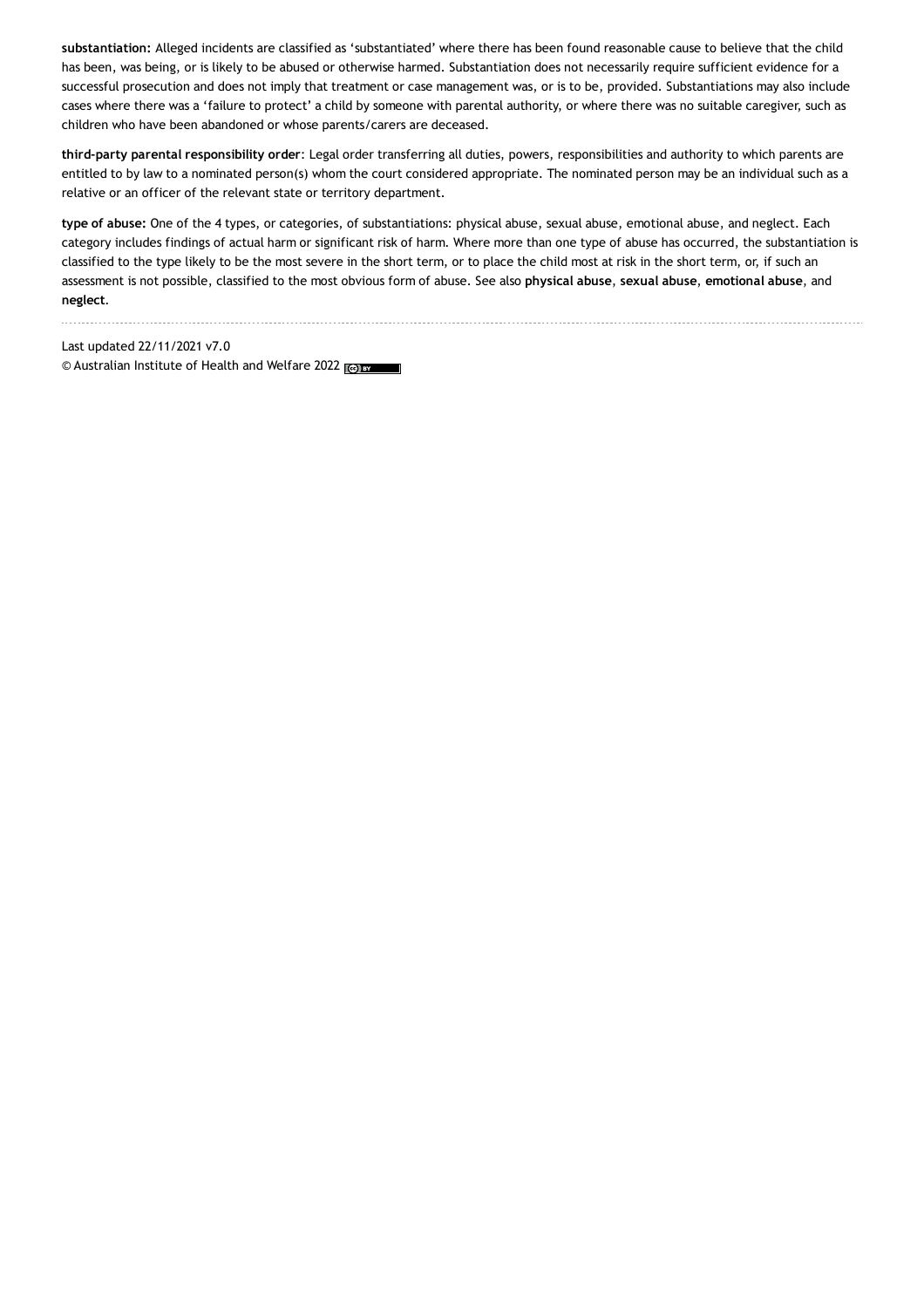

## **Data**

Data tables: Safety of [children](https://www.aihw.gov.au/getmedia/2e36855c-0f83-4d56-9077-eef05e75fdeb/aihw-cws-86-data-tables.xlsx.aspx) in care 2020-21

**Data**

[Download](https://www.aihw.gov.au/getmedia/2e36855c-0f83-4d56-9077-eef05e75fdeb/aihw-cws-86-data-tables.xlsx.aspx) Data tables: Safety of children in care 2020-21. Format: XLSX 149Kb XLSX 149Kb

Last updated 8/11/2021 v4.0

© Australian Institute of Health and Welfare 2022 (@) BY